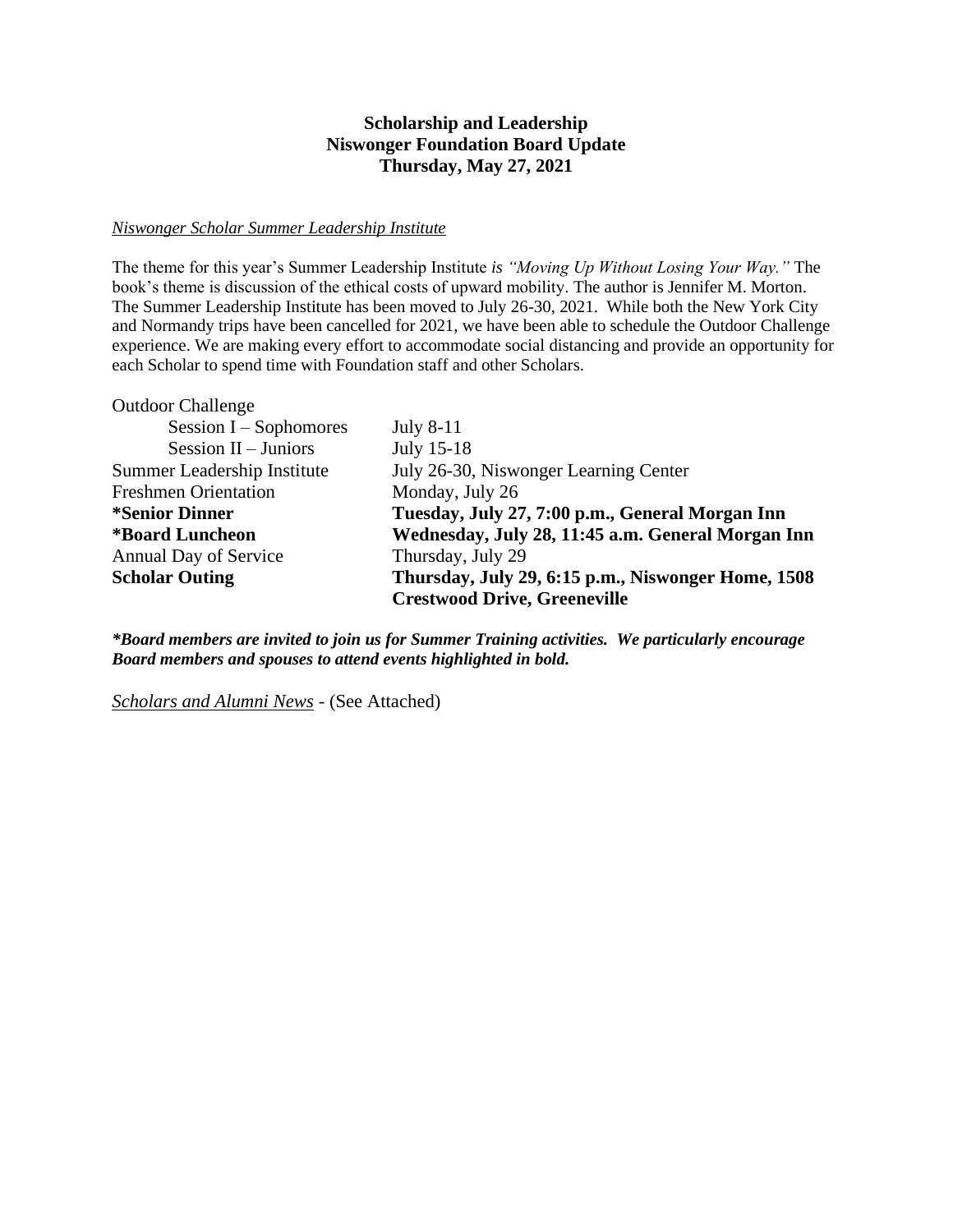## **Niswonger Scholar Updates**

**Derek Driskill** (Carson-Newman University, Freshman) was elected Vice President of Student Government Association at Carson-Newman. He will be completing a summer internship with the Niswonger Foundation serving as a CareerConnect Camp Counselor.

**Aisling Hagan** (University of Tennessee, Sophomore) has been awarded an internship at Knoxville Utilities Board for the summer.

**Alexis Harvey** (Tennessee Technological University, Junior) was initiated into and elected president of Tau Beta Pi, the most prestigious nationally recognized engineering honors society. Alexis presented to the Tennessee Tech Board of Trustees about diversity in engineering and visited school districts in the area encouraging students to major in engineering. Alexis has an internship with Nuclear Fuel Services this summer.

**Sam Hensley** (East Tennessee State University, Freshman) was reappointed to his seat in the East Tennessee State University Student Government Association Senate for Fall 2021 and Spring 2022. He accepted membership into the East Tennessee State University 125 Task Force for Student Success and Experience. Sam will be completing a summer internship through the Niswonger Foundation and Project Let's Chat.

**Macy Noe** (Vanderbilt University) will be completing a summer internship at ArtaZan.

**Mabel Olson** (Tennessee Technological University, Freshman) was named vice president of Society of Women Engineers (SWE) and was selected as treasurer of Institute of Electrical and Electronics Engineers (IEEE) at Tennessee Tech. Mabel will be completing a summer internship at Nuclear Fuel Services.

**Aubrie Strange** (Samford University, Junior) was presented with the Joe McDade Scholarship Award for leadership and character. She is one of only two students receiving the honor at the university this year. She was recognized as the Outstanding Journalism and Mass Communication Student, which is an award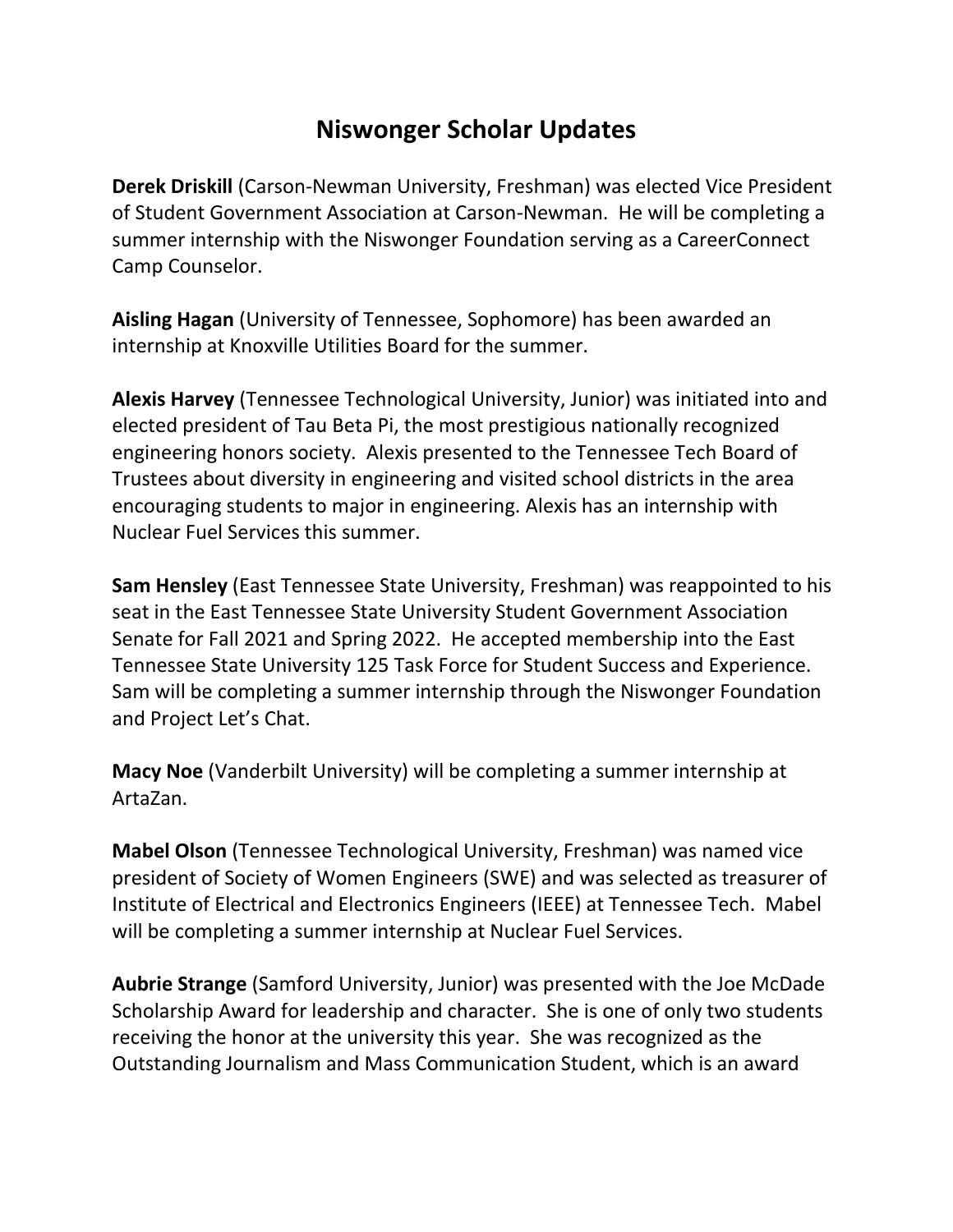given to a member of the graduating class who excels in all areas of the major. She was nominated for a \$5,000 Samford Service and Leadership Scholarship.

**John Turner** (University of Tennessee, Sophomore) was accepted into the Leadership Knoxville Scholars program. He is completing a summer internship with the Knoxville Chamber of Commerce.

**Rithvik Vutukuri** (Tulane University, Junior) received the Neuroscience Faculty Award, given to top neuroscience major graduate at Tulane.